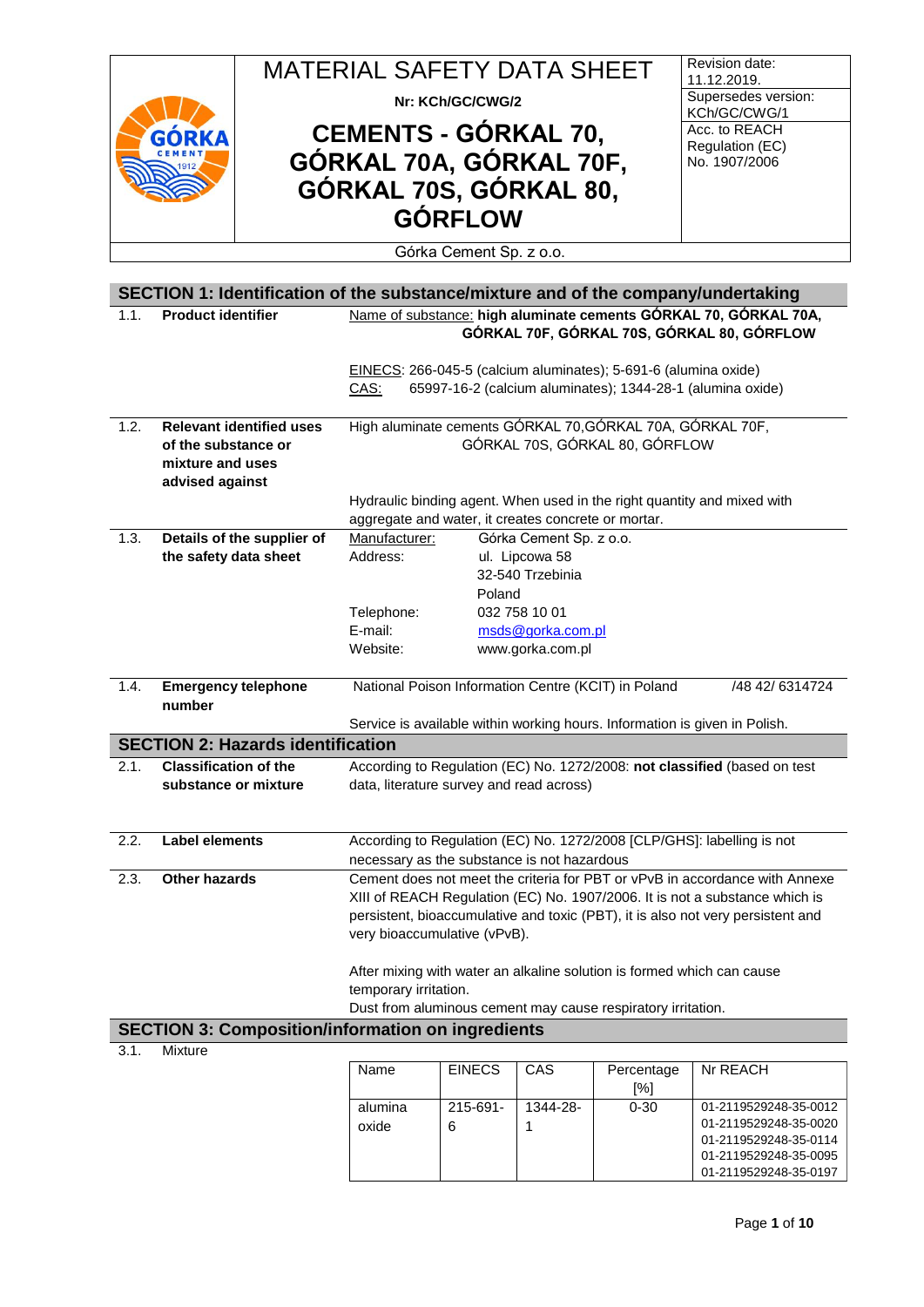

**Nr: KCh/GC/CWG/2**

# **CEMENTS - GÓRKAL 70, GÓRKAL 70A, GÓRKAL 70F, GÓRKAL 70S, GÓRKAL 80, GÓRFLOW**

Revision date: 11.12.2019. Supersedes version: KCh/GC/CWG/1 Acc. to REACH Regulation (EC) No. 1907/2006

## Górka Cement Sp. z o.o.

|            |          |        |        | 01-2119529248-35-0000<br>01-2119529248-35 |
|------------|----------|--------|--------|-------------------------------------------|
| calcium    | 266-045- | 65997- | 70-100 | not classified                            |
| aluminates | 5        | $16-2$ |        |                                           |

Does not contain:

- soluble chromium VI the chromium content (VI) controlled in accordance with the Polish standard PN EN 196-10 (below 2 ppm). Chrome reducing agents are not used.
- respirable crystalline silica.

|      | <b>SECTION 4: First aid measures</b>                                     |                                                                                                                                                                                                                                                                                                                                                                                                                                                                                                                      |
|------|--------------------------------------------------------------------------|----------------------------------------------------------------------------------------------------------------------------------------------------------------------------------------------------------------------------------------------------------------------------------------------------------------------------------------------------------------------------------------------------------------------------------------------------------------------------------------------------------------------|
| 4.1. | <b>Description of first aid</b><br>measures                              | General notes<br>No personal protective equipment is needed for first aid responders. First<br>aid workers should avoid contact with wet cement.                                                                                                                                                                                                                                                                                                                                                                     |
|      |                                                                          | Following contact with eyes<br>Do not rub eyes in order to avoid possible corneal damage by mechanical<br>stress.<br>Remove contact lenses if any. Incline head to injured eye, open the eyelids<br>widely and flush eye(s) immediately by thoroughly rinsing with plenty of clean<br>water for at least 20 minutes to remove all particles. Avoid flushing particles<br>into the uninjured eye. If possible, use isotonic water (0.9% NaCl). Contact a<br>specialist of occupational medicine or an eye specialist. |
|      |                                                                          | Following skin contact<br>For dry cement, remove and rinse abundantly with water. For wet/damp<br>cement, wash skin with plenty of water.<br>Remove contaminated clothing, footwear, watches, etc. and clean thoroughly<br>before re-using them. Seek medical treatment in all cases of irritation or burns.                                                                                                                                                                                                         |
|      |                                                                          | Following inhalation<br>Move the person to fresh air. Dust in throat and nasal passages should clear<br>spontaneously. Contact a physician if irritation persists or later develops or if<br>discomfort, coughing or other symptoms persist.                                                                                                                                                                                                                                                                         |
|      |                                                                          | <b>Following ingestion</b><br>Do not induce vomiting. If the person is conscious, wash out mouth with<br>water and give plenty of water to drink. Get immediate medical attention or<br>contact a poison centre.                                                                                                                                                                                                                                                                                                     |
| 4.2. | <b>Most important</b><br>symptoms and effects,<br>both acute and delayed | Eyes:<br>eye contact with aluminous cement (dry or wet) may cause mechanical<br>irritation.                                                                                                                                                                                                                                                                                                                                                                                                                          |
|      |                                                                          | Skin:<br>no specific effect.                                                                                                                                                                                                                                                                                                                                                                                                                                                                                         |
|      |                                                                          | Inhalation:<br>repeated inhalation of aluminous cement dust over a long period of time                                                                                                                                                                                                                                                                                                                                                                                                                               |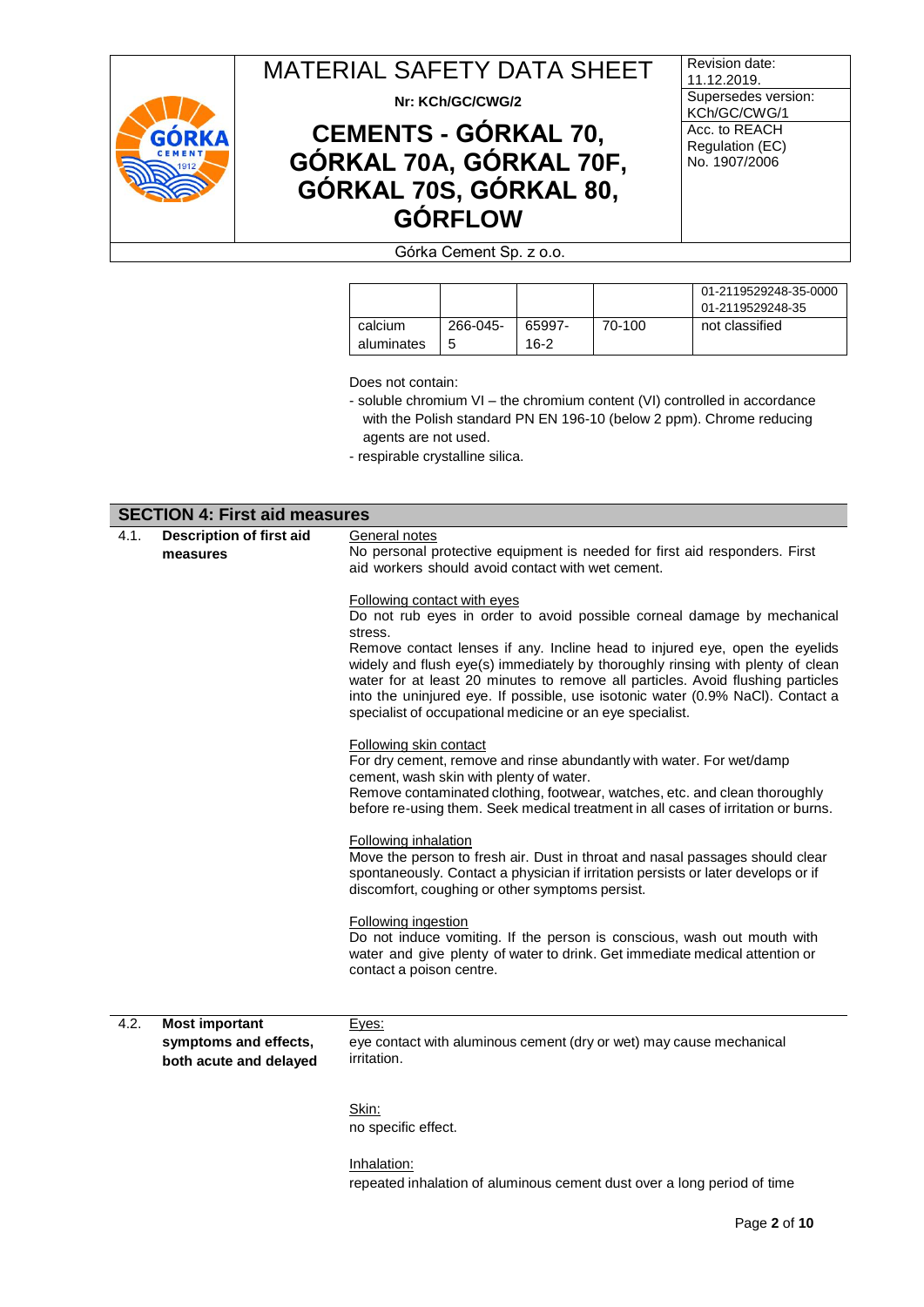

**Nr: KCh/GC/CWG/2**

# **CEMENTS - GÓRKAL 70, GÓRKAL 70A, GÓRKAL 70F, GÓRKAL 70S, GÓRKAL 80, GÓRFLOW**

Revision date: 11.12.2019. Supersedes version: KCh/GC/CWG/1 Acc. to REACH Regulation (EC) No. 1907/2006

#### Górka Cement Sp. z o.o.

|        |                                               | increases the risk of developing lung diseases, like in the case of any other                                                                                         |
|--------|-----------------------------------------------|-----------------------------------------------------------------------------------------------------------------------------------------------------------------------|
|        |                                               | dust.                                                                                                                                                                 |
| 4.3.   | Indication of any                             | There are no special requirements for immediate medical attention.                                                                                                    |
|        | immediate medical                             | When visiting a physician, this MSDS should be presented.                                                                                                             |
|        | attention and special<br>treatment needed     |                                                                                                                                                                       |
|        |                                               |                                                                                                                                                                       |
|        | <b>SECTION 5: Firefighting measures</b>       |                                                                                                                                                                       |
| 5.1.   | <b>Extinguishing media</b>                    | Not required - substance is not flammable.                                                                                                                            |
| 5.2.   | <b>Special hazards arising</b>                | Cement is non-combustible and non-explosive and will not facilitate or                                                                                                |
|        | from the substance or                         | sustain the combustion of other materials.                                                                                                                            |
|        | mixture                                       |                                                                                                                                                                       |
| 5.3.   | <b>Advice for firefighters</b>                | Cement poses no fire-related hazards. There is no requirement for special<br>protective equipment for firefighters.                                                   |
|        | <b>SECTION 6: Accidental release measures</b> |                                                                                                                                                                       |
| 6.1.   | <b>Personal precautions,</b>                  | Wear protective equipment as described under Section 8 and follow the                                                                                                 |
|        | protective equipment                          | advice for safe handling and use given under Section 7.                                                                                                               |
|        | and emergency                                 |                                                                                                                                                                       |
|        | procedures                                    |                                                                                                                                                                       |
|        |                                               |                                                                                                                                                                       |
|        |                                               |                                                                                                                                                                       |
| 6.1.1  | For non-emergency<br>personnel                | Wear protective equipment as described under Section 8 and follow the<br>advice for safe handling and use given under Section 7.                                      |
|        |                                               |                                                                                                                                                                       |
| 6.1.2. | For emergency                                 | Emergency procedures are not required. However, respiratory protection is                                                                                             |
|        | responders                                    | needed in situations with high dust levels. When working with wet cement,                                                                                             |
|        |                                               | hands should be protected.                                                                                                                                            |
|        |                                               |                                                                                                                                                                       |
|        |                                               |                                                                                                                                                                       |
| 6.2.   | <b>Environmental</b><br>precautions           | Do not wash cement down sewage and drainage systems or into surface and<br>ground water.                                                                              |
|        |                                               |                                                                                                                                                                       |
| 6.3.   | <b>Methods and material</b>                   | Collect spilled material and use it.                                                                                                                                  |
|        | for containment and                           |                                                                                                                                                                       |
|        | cleaning up                                   | Use dry clean-up methods such as vacuum clean-up or vacuum extraction                                                                                                 |
|        |                                               | (industrial portable units equipped with high efficiency particulate filters (HEPA<br>filter) or equivalent techniques) which do not cause airborne dispersion. Never |
|        |                                               | use compressed air.                                                                                                                                                   |
|        |                                               |                                                                                                                                                                       |
|        |                                               | Ensure that workers wear appropriate personal protective equipment and                                                                                                |
|        |                                               | prevent dust from spreading.                                                                                                                                          |
|        |                                               | Avoid inhalation of dust. Place spilled material in a container for future use.                                                                                       |
|        |                                               | Wet cement                                                                                                                                                            |
|        |                                               | Collect the wet cement and place in a container. Wait until the material dries                                                                                        |
|        |                                               | and binds before storage.                                                                                                                                             |
| 6.4.   | Reference to other                            | See sections 8 and 13 for more details.                                                                                                                               |
|        | sections                                      |                                                                                                                                                                       |
|        | <b>SECTION 7: Handling and storage</b>        |                                                                                                                                                                       |
|        |                                               |                                                                                                                                                                       |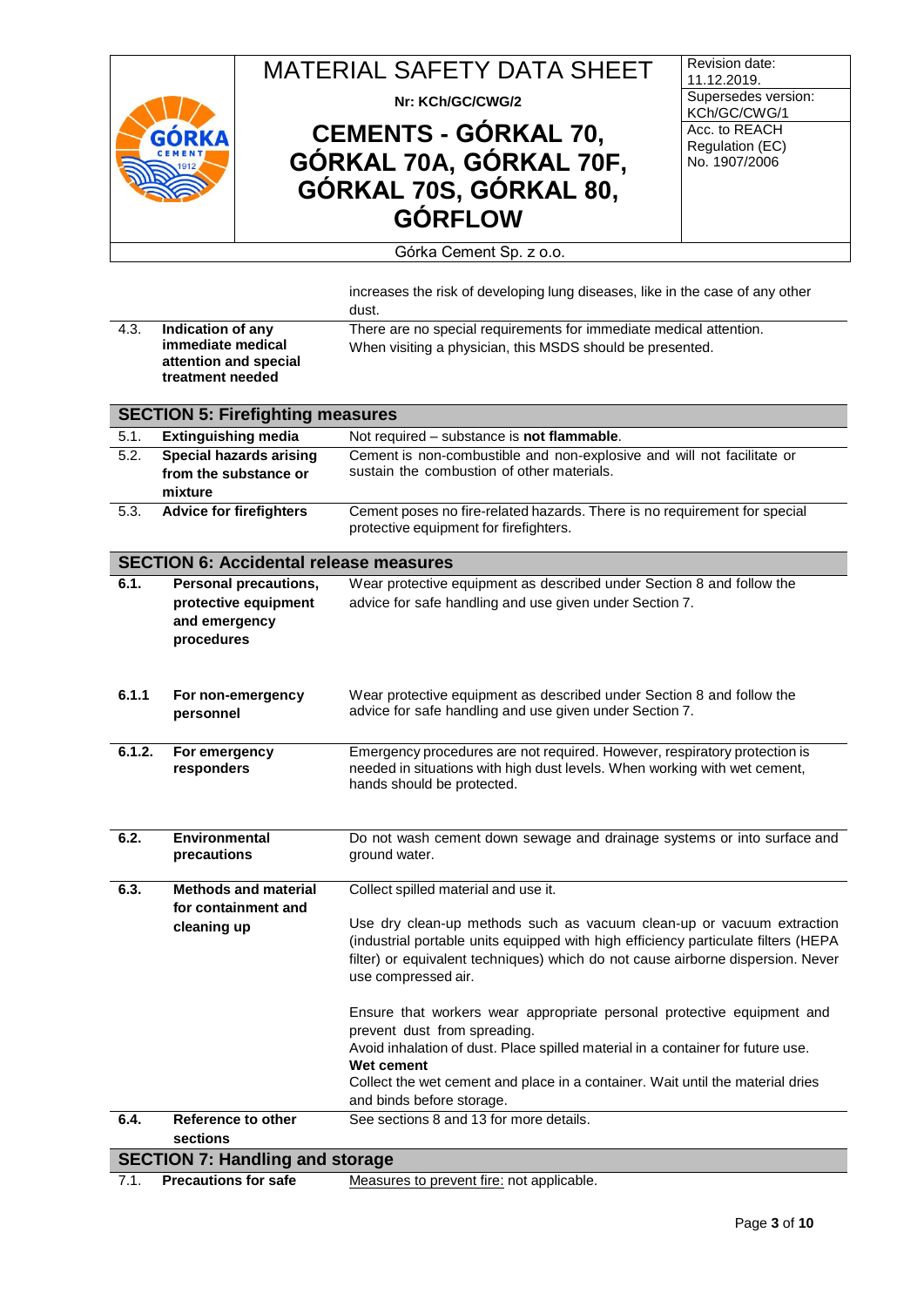|                         | <b>MATERIAL SAFETY DATA SHEET</b> | Revision date:<br>11.12.2019.       |  |  |
|-------------------------|-----------------------------------|-------------------------------------|--|--|
|                         | Nr: KCh/GC/CWG/2                  | Supersedes version:<br>KCh/GC/CWG/1 |  |  |
| GÓRKA                   | <b>CEMENTS - GÓRKAL 70,</b>       | Acc. to REACH<br>Regulation (EC)    |  |  |
| CEMENT                  | GÓRKAL 70A, GÓRKAL 70F,           | No. 1907/2006                       |  |  |
|                         | GÓRKAL 70S, GÓRKAL 80,            |                                     |  |  |
|                         | <b>GÓRFLOW</b>                    |                                     |  |  |
| Górka Cement Sp. z o.o. |                                   |                                     |  |  |

**handling**

Measures to prevent aerosol and dust generation: use dry clean-up methods such as vacuum clean-up or vacuum extraction. Packaging needs to be treated with care. Clean-up instructions are given in point 6.3.

Measures to protect the environment: no specific measures.

Information on general occupational hygiene: when working with cement workers should not eat, drink or smoke. Contact with skin or lips should be avoided. After working with cement or with materials containing cement, workers should wash. Remove contaminated clothing, footwear, watches, etc. and clean thoroughly before re-using them. 7.2. **Conditions for safe storage, including any incompatibilities** Cement should be stored in waterproof and dry conditions; clean and protected from contamination. Engulfment hazard: cement can build-up or adhere to the walls of a confined space, the cement build-up can then release or fall unexpectedly. To prevent engulfment or suffocation, do not enter a confined space, such as a silo, bin, bulk truck, or other storage containers or vessels that store or contain cement, without ensuring adequate safety measures.

Bags should be stacked in way which guarantees stability.

7.3. **Specific end use(s)** No additional information for the specific end uses.

### **SECTION 8: Exposure controls/personal protection**

#### 8.1. **Control parameters**

|                                                                                                                              | Type of dust            | Value<br>(8 <sub>h</sub> )<br>[mg/m $^{3}$ ] | Legal reference                                                                                                                                                                                                                                                                      |  |  |
|------------------------------------------------------------------------------------------------------------------------------|-------------------------|----------------------------------------------|--------------------------------------------------------------------------------------------------------------------------------------------------------------------------------------------------------------------------------------------------------------------------------------|--|--|
| Poland                                                                                                                       |                         |                                              |                                                                                                                                                                                                                                                                                      |  |  |
| Total dust - other non-poisonous<br>industrial gases - also gases<br>including respirable (crystalline)<br>silica below 2 %. |                         | 10                                           | Rozporządzenia<br>Ministra Pracy i<br>Polityki Społecznej z<br>dnia 29 listopada<br>2002 w sprawie<br>najwyższych<br>dopuszczalnych<br>stężeń i natężeń<br>czynników<br>szkodliwych dla<br>zdrowia w środowisku<br>pracy (Dz. U. nr 217)<br>poz. 1833 z<br>późniejszymi<br>zmianami) |  |  |
| Germany                                                                                                                      |                         |                                              |                                                                                                                                                                                                                                                                                      |  |  |
| Allgemeiner<br>Staubgrenzwert                                                                                                | Einatembare<br>Fraktion | 10                                           | Technische Regeln<br>für Gefahrstoff                                                                                                                                                                                                                                                 |  |  |
| Alveolengängige<br>Fraktion                                                                                                  |                         | 3                                            | <b>TRGS 900</b>                                                                                                                                                                                                                                                                      |  |  |
| France                                                                                                                       |                         |                                              |                                                                                                                                                                                                                                                                                      |  |  |
| General dust                                                                                                                 | <b>OELV</b> total       | 10                                           | Article R.4222-10 of                                                                                                                                                                                                                                                                 |  |  |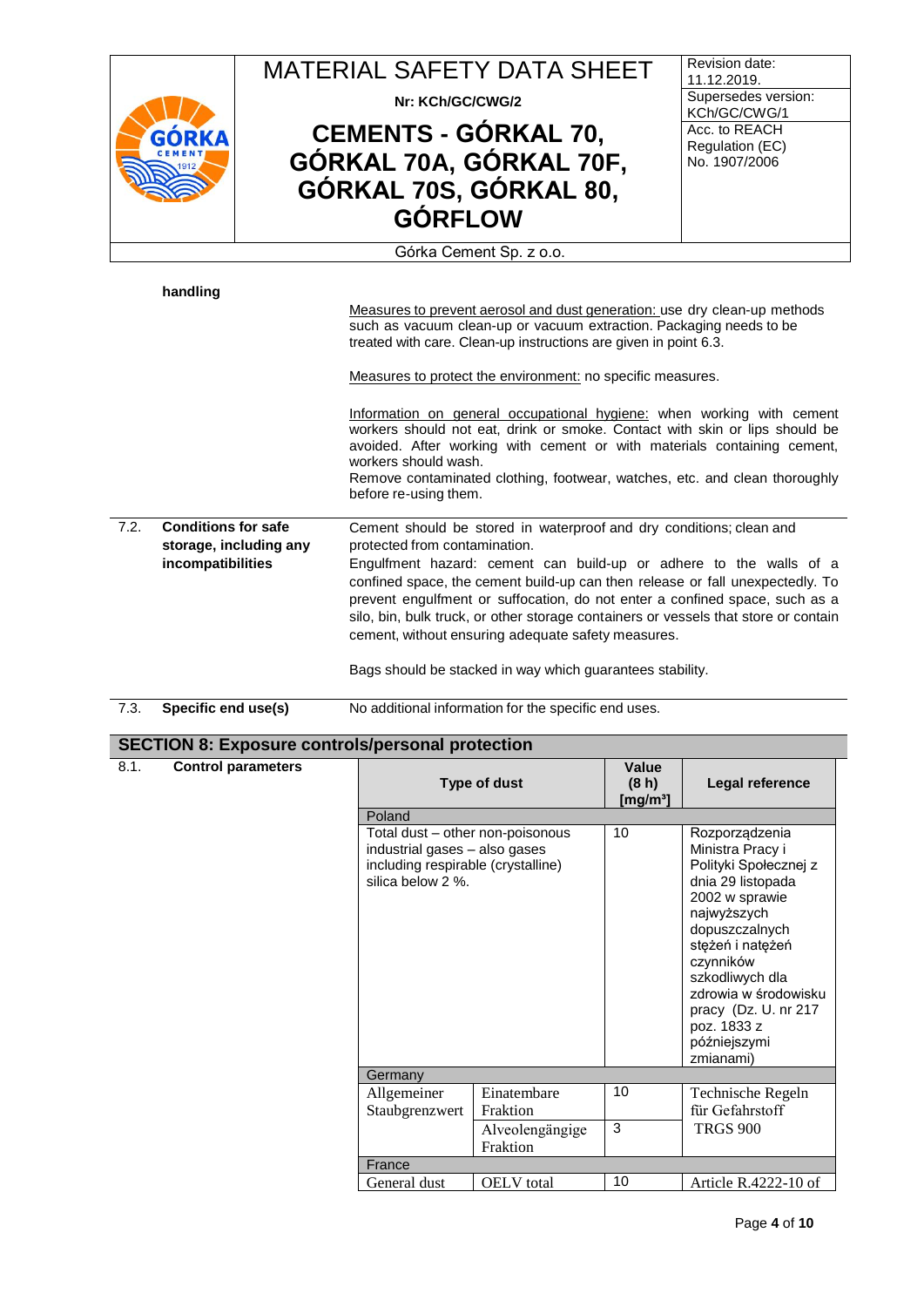

**Nr: KCh/GC/CWG/2**

## **CEMENTS - GÓRKAL 70, GÓRKAL 70A, GÓRKAL 70F, GÓRKAL 70S, GÓRKAL 80, GÓRFLOW**

Revision date: 11.12.2019. Supersedes version: KCh/GC/CWG/1 Acc. to REACH Regulation (EC) No. 1907/2006

Górka Cement Sp. z o.o.

| inhalable dust       |   | Occupational Code |
|----------------------|---|-------------------|
| <b>OELV</b> alveolar | ັ |                   |
| traction             |   |                   |

- 8.2. 8.2.1. **Exposure controls Appropriate**
- **engineering controls**

Measures to reduce generation of dust and to avoid dust propagating in the environment such as dedusting, exhaust ventilation and dry clean-up methods which do not cause airborne dispersion.

8.2.2. **Individual protection measures such as personal protection equipment**

#### Eye/face protection



Wear approved glasses or safety goggles according to EN 166 standard when handling dry or wet cement to prevent contact with eyes.

#### Skin protection

Use impervious, abrasion and alkali resistant gloves, boots, closed long-sleeved protective clothing as well as skin care products to protect the skin from prolonged contact with wet cement.

#### Respiratory protection



When a person is potentially exposed to dust levels above exposure limits, use appropriate respiratory protection. It should be adapted to the dust level and conform to the relevant EN standards (i.e. EN 149 EN 140, EN14387, EN 1827) or national standards.

Thermal hazards Do not exist.

| 8.2.3. | Environmental                                      | According to available technology and regulations on dust emission.                           |  |  |  |
|--------|----------------------------------------------------|-----------------------------------------------------------------------------------------------|--|--|--|
|        | exposure controls                                  | See engineering control measures to avoid dust propagating in the<br>environment - point 6.3. |  |  |  |
|        |                                                    | Take measures to ensure that cement or cement dust does not reach                             |  |  |  |
|        |                                                    | water (drains, sewage systems, ground or surface water).                                      |  |  |  |
|        |                                                    |                                                                                               |  |  |  |
|        |                                                    |                                                                                               |  |  |  |
|        | <b>SECTION 9: Physical and chemical properties</b> |                                                                                               |  |  |  |
| 9.1.   | Information on basic                               | Appearance: white colour; it is a granular inorganic solid material<br>(a)                    |  |  |  |
|        |                                                    | Odour: Odourless<br>(b)                                                                       |  |  |  |
|        | physical and chemical                              | Odour threshold: no odour threshold, odourless<br>(c)                                         |  |  |  |
|        | properties                                         | pH: $(T = 20^{\circ}C$ in water, water/cement ratio 9:1): $\approx 11,0$<br>(d)               |  |  |  |

(e) Melting point: > 1 580<br>(f) Initial boiling point and Initial boiling point and boiling range: Not applicable as under normal atmospheric conditions melting point >1 580°C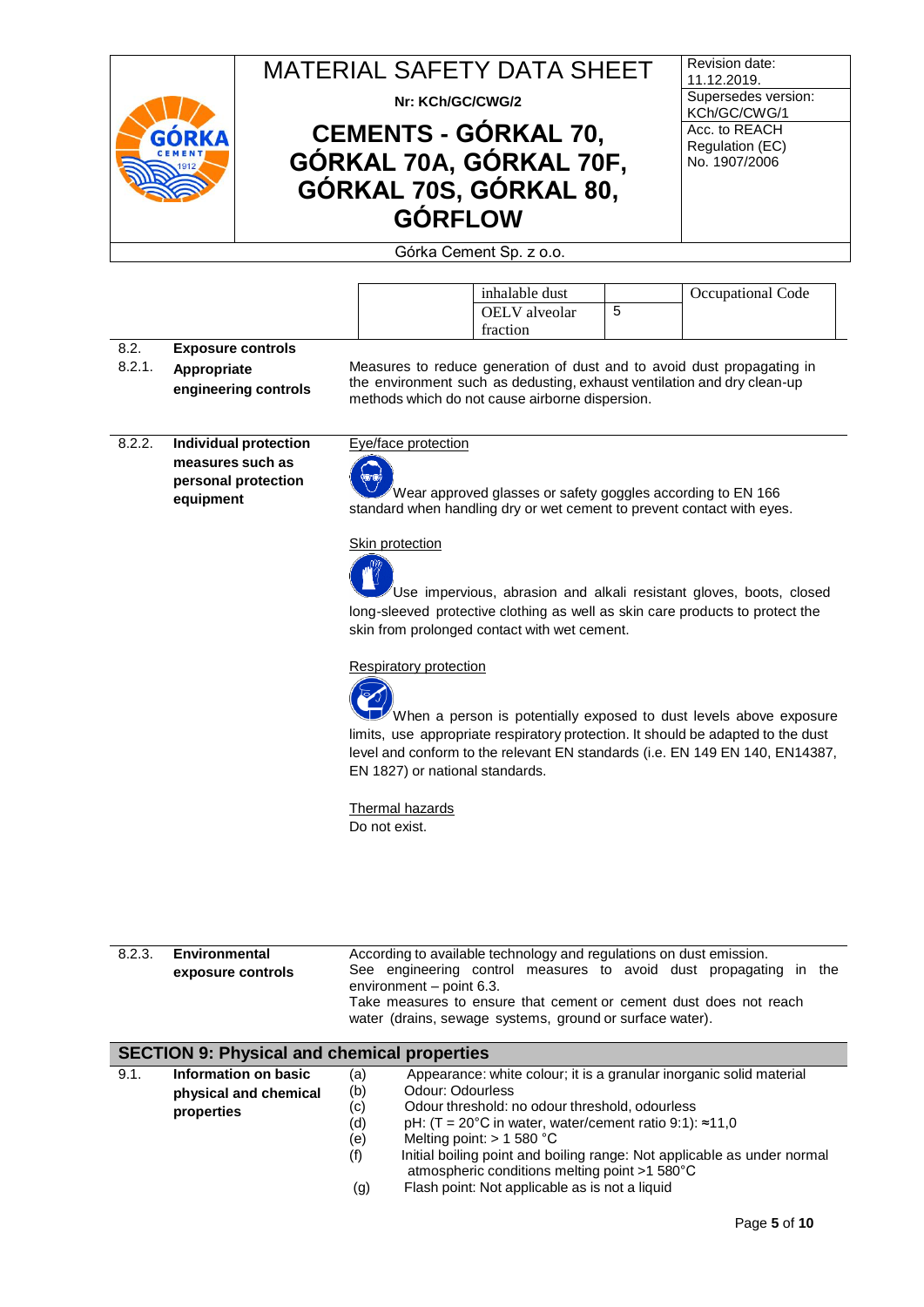

MATERIAL SAFETY DATA SHEET **Nr: KCh/GC/CWG/2 CEMENTS - GÓRKAL 70, GÓRKAL 70A, GÓRKAL 70F, GÓRKAL 70S, GÓRKAL 80, GÓRFLOW** Revision date: 11.12.2019. Supersedes version: KCh/GC/CWG/1 Acc. to REACH Regulation (EC) No. 1907/2006 Górka Cement Sp. z o.o.

(h) Evaporation rate: Not applicable as is not a liquid  $(i)$  Flammability (solid, gas) : Not applicable as is a solid which is non combustible and does not cause or contribute to fire through friction (j) Upper/lower flammability or explosive limits: Not applicable as is not a flammable gas (k) Vapour pressure: Not applicable as melting point > 1580 °C (l) Vapour density: Not applicable as melting point > 1580 °C  $(m)$  Relative density: 3,1 g/ cm<sup>3</sup>; Apparent density (ES): 1,3 g/cm<sup>3</sup>  $(n)$  Solubility(ies) in water  $(T = 20 °C)$ : low  $(0.1 - 1.5 g/l)$ (o) Partition coefficient: n-octanol/water: Not applicable (inorganic substance) (p) Auto-ignition temperature: Not applicable (no pyrophoricity – no organo-metallic, organo- malloid or organo-phosphine bindings or of their derivatives, and no other pyrophoric constituent in the composition) (q) Decomposition temperature: Not applicable<br>
(r) Viscosity: Not applicable as not a liquid<br>
(s) Explosive properties: Not applicable as r Viscosity: Not applicable as not a liquid Explosive properties: Not applicable as not explosive or pyrotechnic as it is not in itself capable by chemical reaction of producing gas at such temperature and pressure and at such a speed as to cause damage to the surroundings. It is not capable of a self-sustaining exothermic chemical reaction. (t) Oxidising properties: Not applicable as does not cause or contribute to the combustion of other materials.

| 9.2. | <b>Other information</b>                     | Not applicable.                                                                                                                                                                                                                                    |  |  |  |
|------|----------------------------------------------|----------------------------------------------------------------------------------------------------------------------------------------------------------------------------------------------------------------------------------------------------|--|--|--|
|      | <b>SECTION 10: Stability and reactivity</b>  |                                                                                                                                                                                                                                                    |  |  |  |
| 10.1 | <b>Reactivity</b>                            | When mixed with water, cement hardens into a stable mass that is not<br>reactive in normal environments.                                                                                                                                           |  |  |  |
| 10.2 | <b>Chemical stability</b>                    | Cement is stable as long as it is properly stored (see Section 7). It should be<br>kept in a dry place. Contact with acids and ammonium salts should be avoided.<br>Wet cement is alkaline and incompatible with acids and with ammonium<br>salts. |  |  |  |
| 10.3 | <b>Possibility of hazardous</b><br>reactions | Does not cause hazardous reactions.                                                                                                                                                                                                                |  |  |  |
| 10.4 | <b>Conditions to avoid</b>                   | Damp conditions during storage may cause lump formation and loss of product<br>quality.                                                                                                                                                            |  |  |  |
| 10.5 | Incompatible materials                       | Acids, ammonium salts.                                                                                                                                                                                                                             |  |  |  |
| 10.6 | <b>Hazardous</b><br>decomposition products   | Cement does not decompose into any hazardous products.                                                                                                                                                                                             |  |  |  |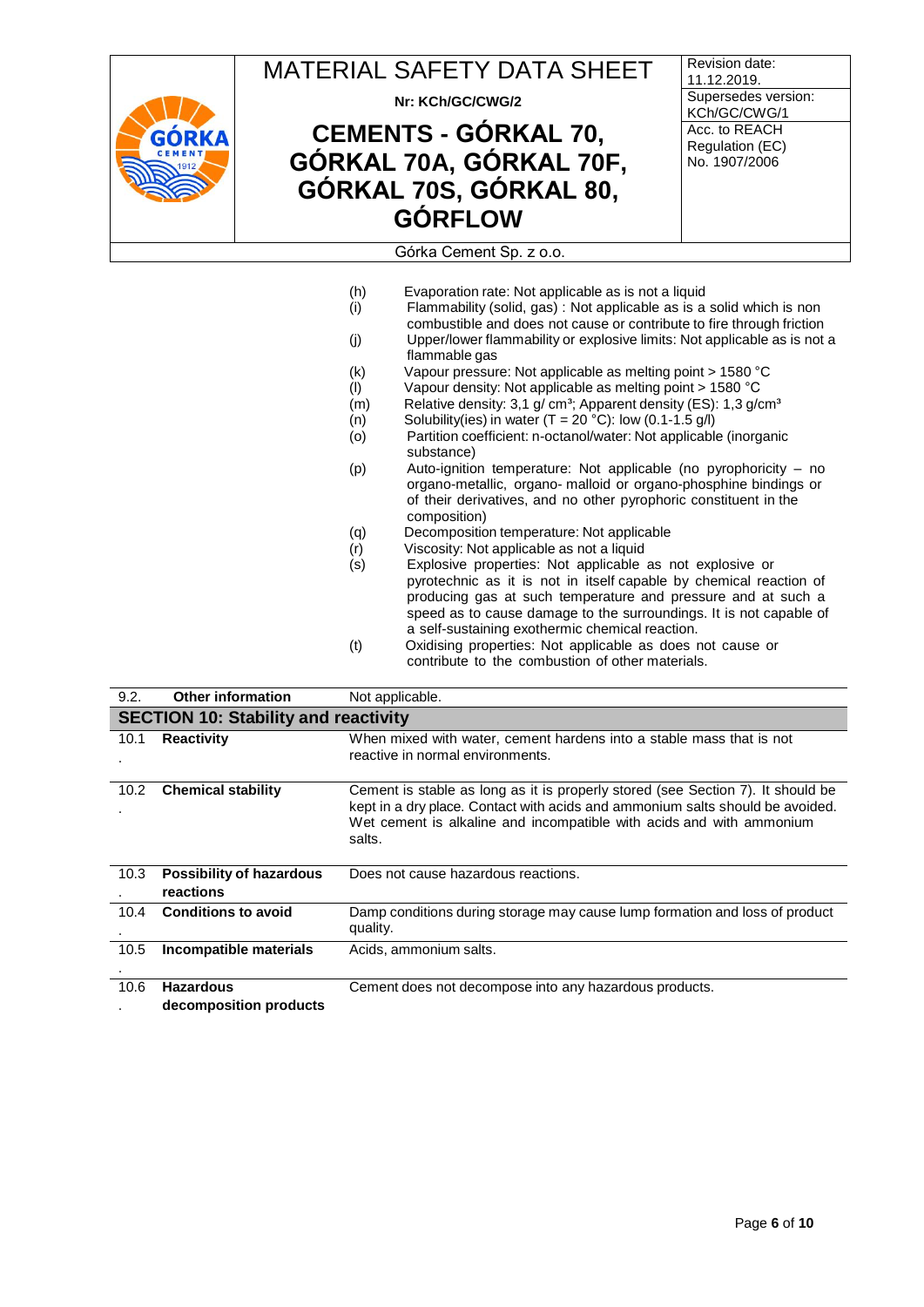

 $\overline{11}$ .

| 11.1. | Information on        |                                  |                          |                                                                                                                                                                                                                                                                                                                                                                    |
|-------|-----------------------|----------------------------------|--------------------------|--------------------------------------------------------------------------------------------------------------------------------------------------------------------------------------------------------------------------------------------------------------------------------------------------------------------------------------------------------------------|
|       | toxicological effects | <b>Hazard class</b>              | Cat.                     | <b>Effect</b>                                                                                                                                                                                                                                                                                                                                                      |
|       |                       | Acute toxicity -<br>dermal       | ÷,                       | In aqueous media the soluble fraction of<br>the product is mainly composed of<br>aluminium hydroxide, depending on pH,<br>and calcium hydroxide. Based on literature<br>and since the product has no systemic<br>toxicity at the maximum dose by oral route,<br>it is reasonably assumed that the dermal<br>route is of no concern for acute systemic<br>toxicity. |
|       |                       | Acute toxicity-<br>inhalation    |                          | In aqueous media the soluble fraction of<br>the product is mainly composed of<br>aluminium hydroxide, depending on pH,<br>and calcium hydroxide. Based on literature<br>and since the product has no systemic<br>toxicity at the maximum dose by oral route,<br>it is reasonably assumed that the dermal<br>route is of no concern for acute systemic<br>toxicity. |
|       |                       | Acute toxicity -<br>oral         | ÷,                       | LD 50 > 2000 mg/kg.<br>Based on test data (OECD 423) on a<br>similar substance, the classification criteria<br>are not met.                                                                                                                                                                                                                                        |
|       |                       | Skin corrosion/<br>irritation    | $\blacksquare$           | Based on test data (OECD 404) on a<br>similar substance, the classification criteria<br>are not met.                                                                                                                                                                                                                                                               |
|       |                       | Serious eye<br>damage/irritation | $\overline{\phantom{a}}$ | Based on test data (OECD 405) on a<br>similar substance, the classification criteria<br>are not met.                                                                                                                                                                                                                                                               |
|       |                       | Skin<br>sensitisation            |                          | Based on test data (OECD 406) on a<br>similar substance, the classification criteria<br>are not met                                                                                                                                                                                                                                                                |
|       |                       | Respiratory<br>sensitisation     | $\blacksquare$           | Data lacking on ACC. By read across with<br>aluminium hydroxide, the product is not<br>considered a sensitising substance to the<br>respiratory system.                                                                                                                                                                                                            |
|       |                       | Germ cell<br>mutagenicity        | $\blacksquare$           | Data lacking on ACC and on aluminium<br>hydroxide. By read across with cement<br>and cement types, the product is not<br>considered mutagenic.                                                                                                                                                                                                                     |
|       |                       | Carcinogenicity                  | $\blacksquare$           | Data lacking on ACC and on aluminium<br>hydroxide. By read across with cement<br>and cement types, the product is not<br>considered carcinogenic.                                                                                                                                                                                                                  |
|       |                       | Reproductive<br>toxicity;        | $\overline{\phantom{a}}$ | No evidence from human experience.<br>By read across with aluminium<br>hydroxide, the product is not considered                                                                                                                                                                                                                                                    |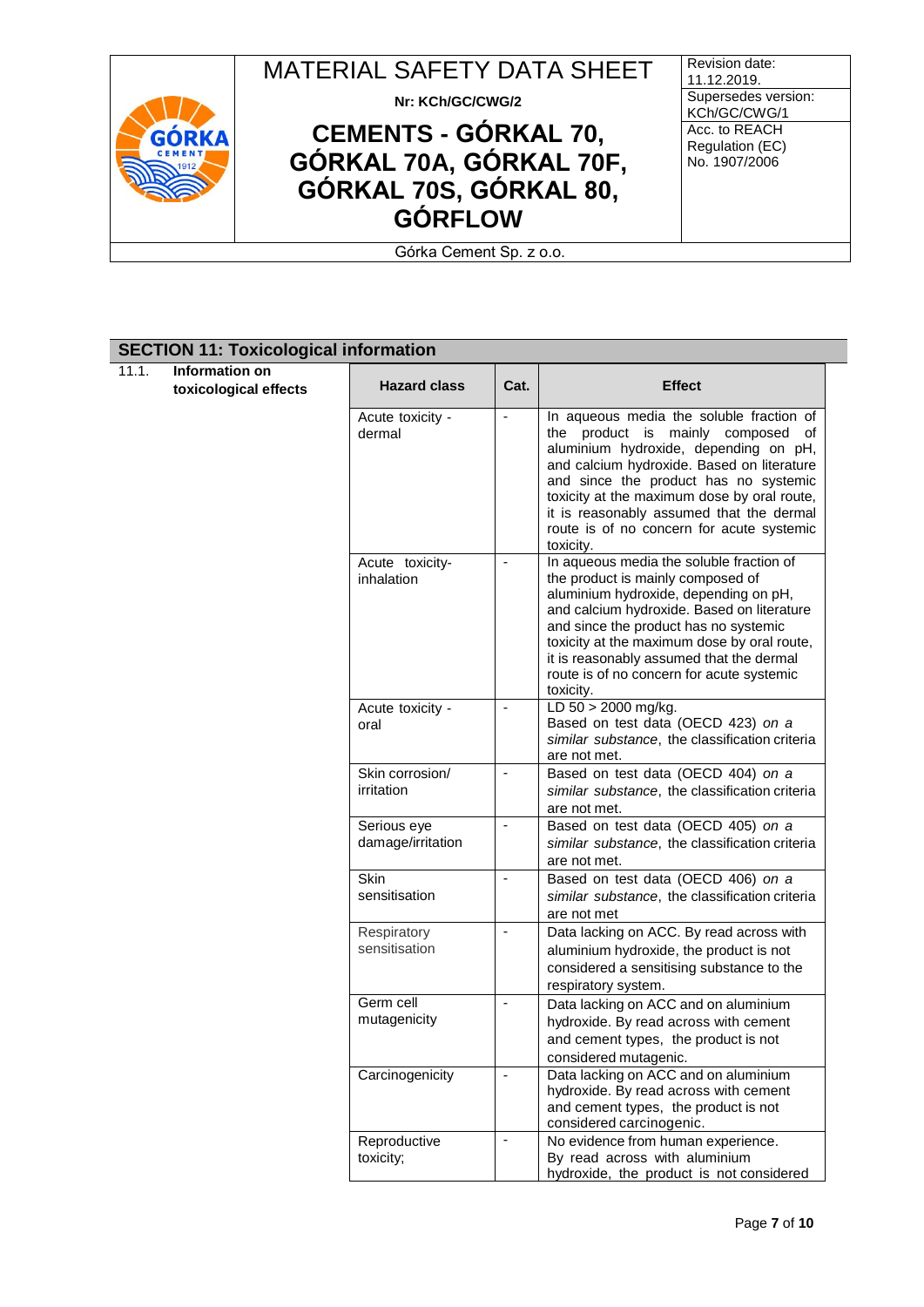

**Nr: KCh/GC/CWG/2**

# **CEMENTS - GÓRKAL 70, GÓRKAL 70A, GÓRKAL 70F, GÓRKAL 70S, GÓRKAL 80, GÓRFLOW**

Revision date: 11.12.2019. Supersedes version: KCh/GC/CWG/1 Acc. to REACH Regulation (EC) No. 1907/2006

Górka Cement Sp. z o.o.

|                   | reprotoxic.                                   |
|-------------------|-----------------------------------------------|
| STOT-single       | Aluminous cement dust may irritate the        |
| exposure          | throat and respiratory tract. Coughing,       |
|                   | sneezing, and shortness of breath may         |
|                   | occur following exposures in excess of        |
|                   | occupational exposure limits.                 |
|                   | Overall, the pattern of evidence clearly      |
|                   | indicates that occupational exposure to       |
|                   | cement dust has produced deficits in          |
|                   | respiratory function. However, evidence       |
|                   | available at the present time is insufficient |
|                   | to establish with any confidence the dose-    |
|                   | response relationship for these effects.      |
| STOT-             | Studies which have been made on various       |
| repeated exposure | animal species (rats, rabbits, chickens,      |
|                   | pigs) where concentrations of up to 5% of     |
|                   | aluminous cement was administered into        |
|                   | their diet – they have shown that it does     |
|                   | not cause adverse effect on their life and    |
|                   | its length. The mean calculated daily dose    |
|                   | was approximately 130 mg/kg of body           |
|                   | weight.                                       |
| Aspiration        | Not applicable.                               |
| hazard            |                                               |

#### Medical conditions aggravated by exposure:

Aluminous cement dust may aggravate existing respiratory system diseases and/or medical conditions such as emphysema or asthma and/or existing skin and/or eye conditions.

|       | <b>SECTION 12: Ecological information</b>    |                                                                                                                                                                     |  |  |
|-------|----------------------------------------------|---------------------------------------------------------------------------------------------------------------------------------------------------------------------|--|--|
| 12.1. | <b>Toxicity</b>                              | The only chemical compound present in water is aluminium hydroxide. By<br>read across with aluminium hydroxide, the product is not hazardous to the<br>environment. |  |  |
| 12.2. | Persistence and<br>degradability             | Not relevant as cement is an inorganic material. After hydration it presents no<br>toxicity risks.                                                                  |  |  |
| 12.3. | <b>Bioaccumulative</b><br>potential          | Not relevant as cement is an inorganic material. After hydration it presents no<br>toxicity risks.                                                                  |  |  |
| 12.4. | <b>Mobility in soil</b>                      | Not relevant as cement is an inorganic material. After hydration it presents no<br>toxicity risks.                                                                  |  |  |
| 12.5. | <b>Results of PBT and vivo</b><br>assessment | Not relevant as cement is an inorganic material. After hydration it presents no<br>toxicity risks.                                                                  |  |  |
| 12.6. | Other adverse effects                        | N/A                                                                                                                                                                 |  |  |

### **SECTION 13: Disposal considerations**

13.1. **Waste treatment** 

Do not store next to irrigation systems or ground waters.

#### **methods**

#### **Product – unused dry residue**

Collect while keeping it dry. Use "dry" cleaning methods, such as vacuuming and vacuum extracting (portable industrial units equipped with highly-efficient particle filters (HEPA filters)) or equivalent methods which do not disperse substances in the air. Do not use compressed air.

Label containers. Possible use without exceeding the standards relating to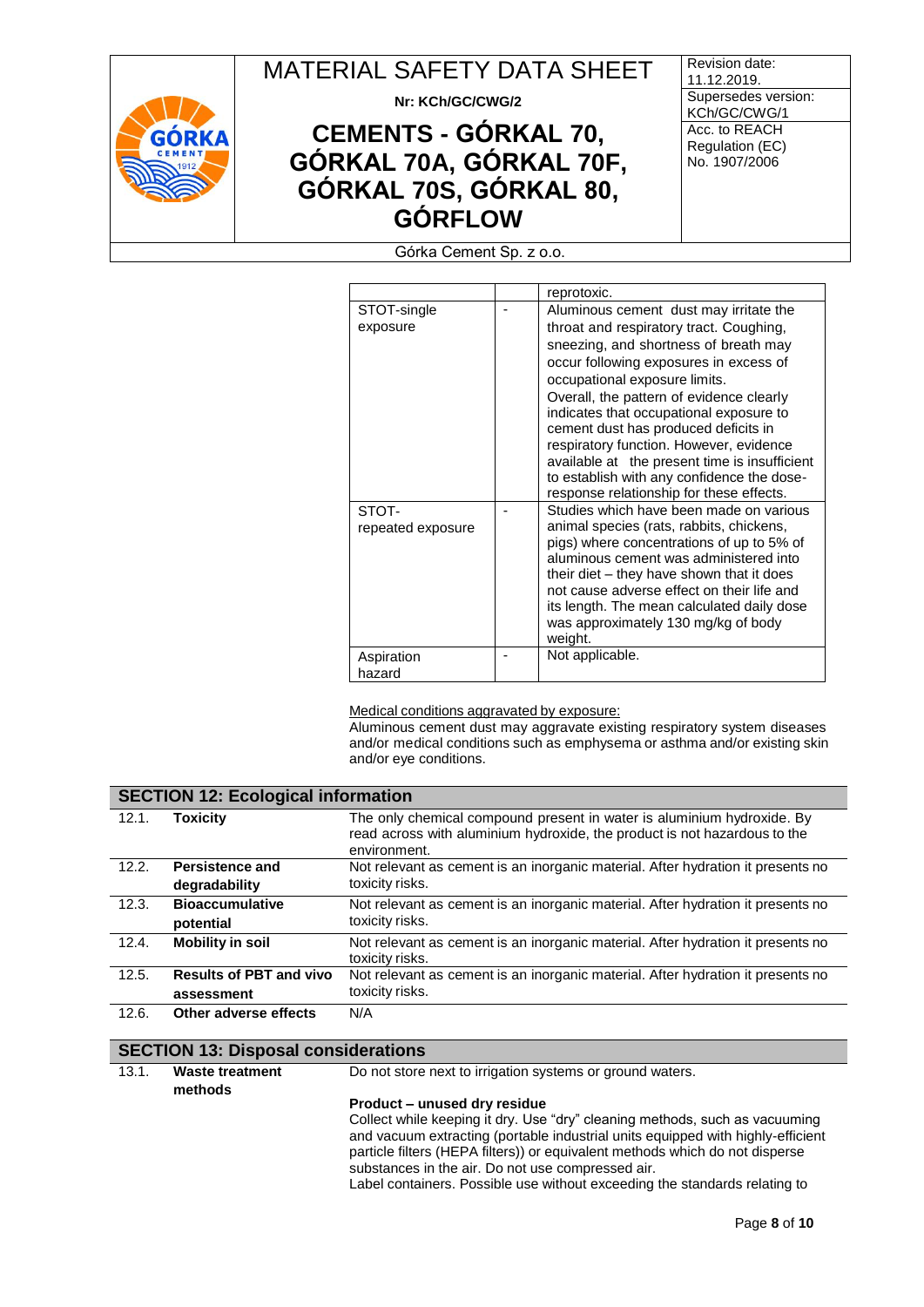

**Nr: KCh/GC/CWG/2**

# **CEMENTS - GÓRKAL 70, GÓRKAL 70A, GÓRKAL 70F, GÓRKAL 70S, GÓRKAL 80, GÓRFLOW**

Revision date: 11.12.2019. Supersedes version: KCh/GC/CWG/1 Acc. to REACH Regulation (EC) No. 1907/2006

#### Górka Cement Sp. z o.o.

dust. Storage after hardening with water acc. to point Product - after mixing with water.

#### **Product – semi-fluid**

Allow the product to bind, avoid discharging it to the sewerage system, drainage system, reservoirs and watercourses. Storage acc. to point Product - after mixing with water.

#### **Product – after mixing with water, bonded**

Store the bonded product as concrete rubble. Concrete waste is not dangerous in relation to reactivity.

| <b>SECTION 14: Transport information</b> |     |  |
|------------------------------------------|-----|--|
| <b>UN number</b>                         | N/A |  |
| <b>UN proper shipping</b>                | N/A |  |
| name                                     |     |  |
| <b>Transport hazard</b>                  | N/A |  |
| class(es)                                |     |  |
| Packing group                            | N/A |  |
| <b>Environmental hazards</b>             | N/A |  |
| <b>Special precautions for</b>           | N/A |  |
| user                                     |     |  |
| <b>Transport in bulk</b>                 | N/A |  |
| according to Annex II of                 |     |  |
| MARPOL73/78 and the                      |     |  |
|                                          |     |  |

**IBC Code**

### **SECTION 15: Regulatory information**

| 15.1. | Safety, health and      | Cements GÓRKAL 40, GÓRKAL 40M, GÓRKAL 50 are exempt from                    |
|-------|-------------------------|-----------------------------------------------------------------------------|
|       | environmental           | registration (Art. 2.7 (b) and Annex V.10 of REACH).                        |
|       | regulations/legislation |                                                                             |
|       | specific for the        | Regulation (EC) No. 1907/2006 of the European Parliament and of the         |
|       | substance or mixture    | Council of 18 December 2006 concerning the Registration, Evaluation,        |
|       |                         | Authorisation and Restriction of Chemicals (REACH), establishing a European |
|       |                         | <b>Chemicals Agency</b>                                                     |
|       |                         |                                                                             |
|       |                         | Commission Regulation (EC) No. 987/2008 of 8 October 2008 amending          |
|       |                         | Regulation (EC) No. 1907/2006 of the European Parliament and of the Council |
|       |                         | on the Registration, Evaluation, Authorisation and Restriction of Chemicals |
|       |                         | (REACH) as regards Annexes IV and V                                         |
|       |                         |                                                                             |
|       |                         | Regulation (EC) No. 1272/2008 of the European Parliament and of the         |
|       |                         | Council of 16 December 2008 on classification, labelling and packaging of   |
|       |                         | substances and mixtures                                                     |
|       |                         |                                                                             |
|       |                         |                                                                             |
|       |                         |                                                                             |

| 15.2.                                | <b>Chemical safety</b> | No chemical safety assessment has been carried out.                       |  |  |
|--------------------------------------|------------------------|---------------------------------------------------------------------------|--|--|
|                                      | assessment             |                                                                           |  |  |
| <b>SECTION 16: Other information</b> |                        |                                                                           |  |  |
| 16.1.                                | Indication of changes  | The Safety Data Sheet has been reviewed and the data therein were revised |  |  |